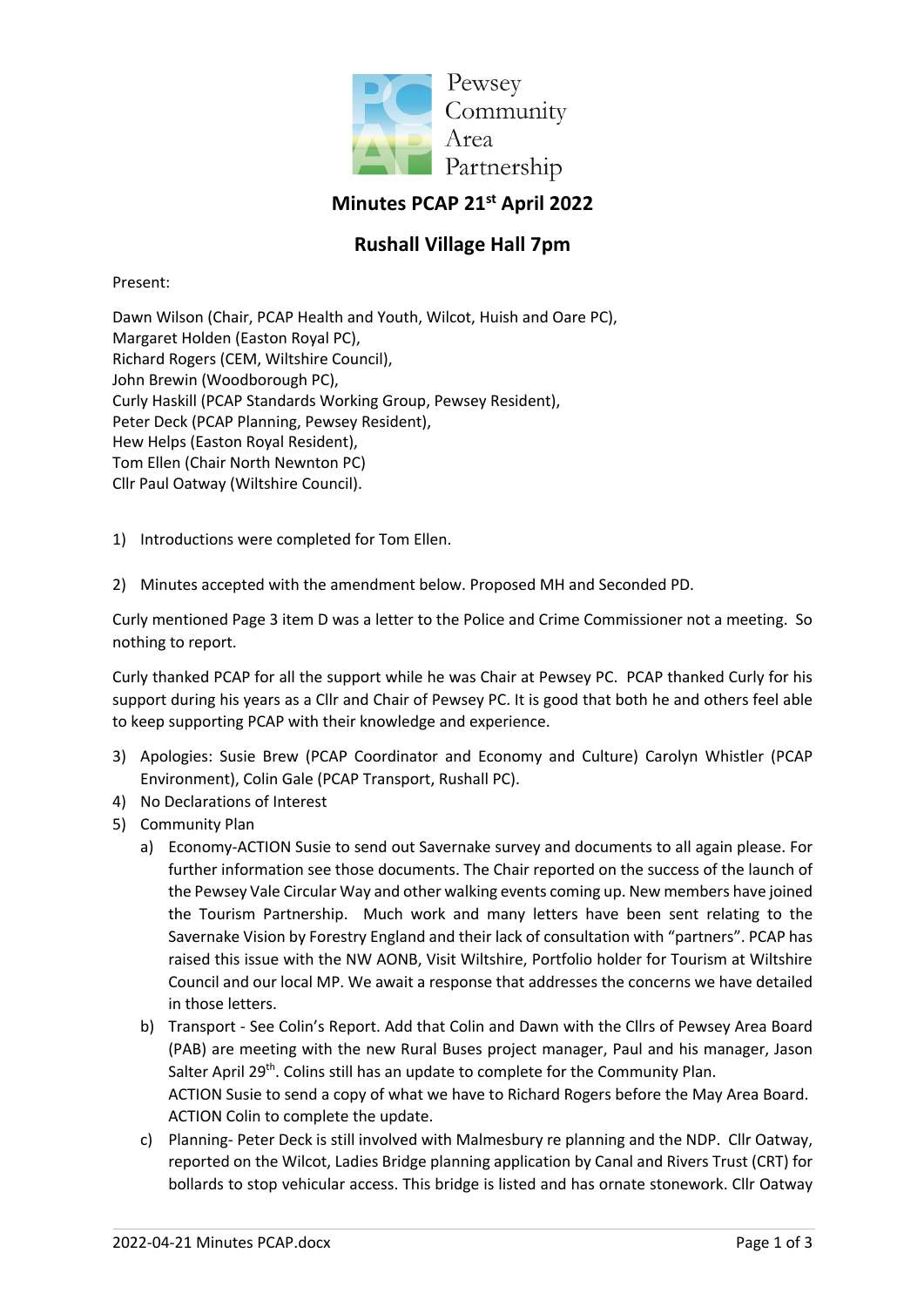

will speak to planning unless the CRT discuss this with him it directly it will be called up. The Chair reported that no vehicle has gone over this bridge in over a decade. The landowner has copies of the parliamentary papers detailing that the bridges over the canal are to be maintained by the organisation responsible for the Canal. This is one way to reduce costs on the maintenance but sets a precedent for other bridges in the area.

- d) No more PCSOs operating in Pewsey. They are believed to be in training. A PCSO was called to deal with a rough sleeper in Pewsey. Cllr Oatway spoke about the Police Speed Watch officer who caught 13 people speeding in Oare with one doing over 50 mph. Woodborough speed watch now up and running as well.
- e) See Carolyn's report. The Chair mentioned the new Greener Great Bedwyn (GGB) group had joined PCAP as new members. They will be holding an event to review Electric Cars and more events are planned. They will feed information into the Community Plan. Richard mentioned that there is some support for small actions. WC had a climate group meeting where ideas were shared and some actions were identified. Much was made about a wormery. Richard reported that the Trenchard Camp to Upavon footpath is now clear, waymarked and mapped. The Green Johanna project for composting is still available via WC for £60 with WC paying a contribution.
- f) The Pewsey Heritage Centre and moving the Information Phone Box is to be discussed at their AGM. Paul Cowen will feed back to the Chair of PCAP. A display on the heritage on local pubs at the Pewsey Heritage Centre is interesting.
- g) The Health budget is £7,500. The Chair reported that a meeting had been held. No applications had been received. Arts Together and the Gateway club are struggling with the increased transport costs. Some parishes also have small funds for local needs. Pewsey has a Poor Relief Fund accessed via Terry Eyles. The Chair reminded parishes that the health fund is available for groups supporting older people to live well. The Memory Café and Movement to Music together continue to run in the Bouverie Hall and another Canal Boat trip with the Bruce Trust is booked for June. Richard reported Ukrainian refugees are now coming into Wiltshire. They get a £200 voucher on arrival accepted in local supermarkets such as our Coop. Some shops are not offering the proper support and Richard would like to know of any issues. Pewsey Patient Participation Group (PPG) now has an independent chair, Dee Nix, and is looking at the patient survey.
- h) Local Youth Network (LYN) funds used for Community First (CF) to do cold calling and talking to teens reported back on their findings. Two Pewsey Cllrs were tasked by the LYN to complete a set of steps to set up a "Youth Café" in Pewsey as well as offering one off event's similar to those PCAP have organised in the past. LYN funds have been provided for this work. The Blue Bus was successful in drawing in some teens in Upavon. It is hoped that the team from the Blue Bus can continue the work there in the Camp Community Centre.
- i) See final PCAP accounts for 2021-2022- updated for website. Balance is £9,649.13 of which £3,906 is for Health work, £3,285 is for Shalbourne Connect projects and the remainder of around £2,400 is for PCAP core costs. The Chair noted that the Youth budget last year was overspent by nearly £1,000 due to having to pay VAT on the two big events in the Summer. There is no Youth budget left and this responsibility will, we hope, pass to others. Nothing has been heard about the Great Bedwyn Youth Group. Dawn will investigate.